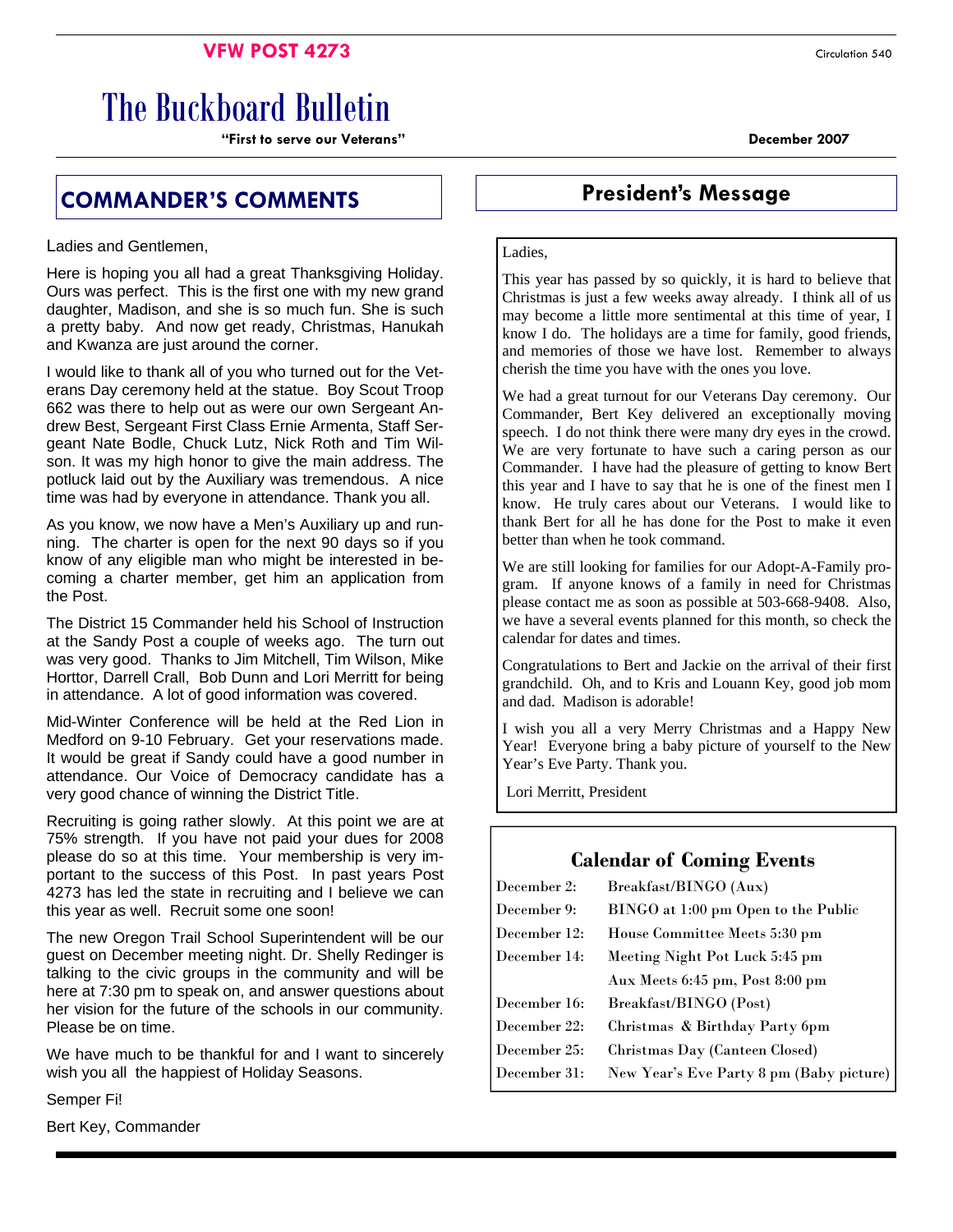### **Page 2 The Buckboard Bulletin From Your Editor**

Jackie Key

All committee reports and news articles need to be turned in to me by December 20, for the January newsletter.

#### Contact your editor at:

**Jackie.Key@vfw4273.org** 

#### **Attention Ladies!**

Membership pins will be given out for continuous years membership at our December 14, Auxiliary meeting. The following sisters are eligible:

5 yrs - Jean Bettencourt

Judith Gascon

Shari Jones

Tanya Klahn

Gulfiye Turner

Gay Wunische

10 yrs -Catherine Kubitz

Nona Layton

Loretta Rich

Juanita Tomczak

15 yrs - Carol Engblom

Bonnie Fox

Emma Peterson

Denise Tholen

20 yrs - Rose Schultz

Sharon Setterlund

Debbie Stone

Beverly Wence

Tammie Yoerger

25 yrs - Mary Bateman Shirley Dunsmuir

Betty Haider

30 yrs - Karen Foster

# **The Post Chaplain**

#### **Nick Roth**

Thank goodness no draping of our charter is needed this month. We do have some very challenged comrades and sisters in hospitals however.

Denny Bridges is still recuperating. He says his, "spirit is willing but his body won't". Our prayers go out to you Denny.

Gary Brandon is on the mend and seems in good spirits.

Let us all keep our comrades and sisters here and abroad in our prayers. We continue praying for our own Alexander Heller and those brave men and women of the Second Armored Cavalry Regiment now serving in Iraq. May the good lord see them all home safe and sound soon.

Our hearts and prayers go out to the family of 2LT Peter Burks.

### Christmas Party

&

December Birthday Celebration December 22, 2007, at 6 PM

Gift exchange limit is \$10.00 Potluck

# **The Auxiliary Chaplain Bonnie Hershberger**

Penny Edwards is at home recuperating from surgery on her foot.

Millie Lenz is doing fine after gall bladder surgery. Hang in there Millie, and Happy Birthday!!

Stay healthy and Happy Holidays

# **Welcome Post 4273 Men's Auxiliary**

They now have 25 members with full canteen rights and privileges. The Charter will be open for 90 days. Charter memberships are still being accepted. If you know of any man who might be interested in joining, please contact Bob Dunn or Larry Merritt. An organizational meeting, to elect officers, etc., will be held 8 December at 4:00 PM in the Post Hall. Be there!

| Post Officers                | 2007-2008         | <b>Auxiliary Officers</b> |                           |
|------------------------------|-------------------|---------------------------|---------------------------|
| Commander                    | Bert Key          | President                 | Lori Merritt              |
| <b>Senior Vice Commander</b> | <b>Chuck Lutz</b> | <b>Sr. Vice President</b> | <b>Kathy Dunn</b>         |
| Junior Vice Commander        | Mike Horttor      | Jr. Vice President        | <b>Helene Hawkins</b>     |
| Chaplain                     | Nick Roth         | Treasurer                 | Jackie Key                |
| Quartermaster                | Ken Hershberger   | Chaplain                  | <b>Bonnie Hershberger</b> |
| Adjutant                     | Allen Anderson    | Secretary                 | Dora Fitzpatrick          |
| Surgeon                      | Jim Mitchell      | Editor                    | Jackie Key                |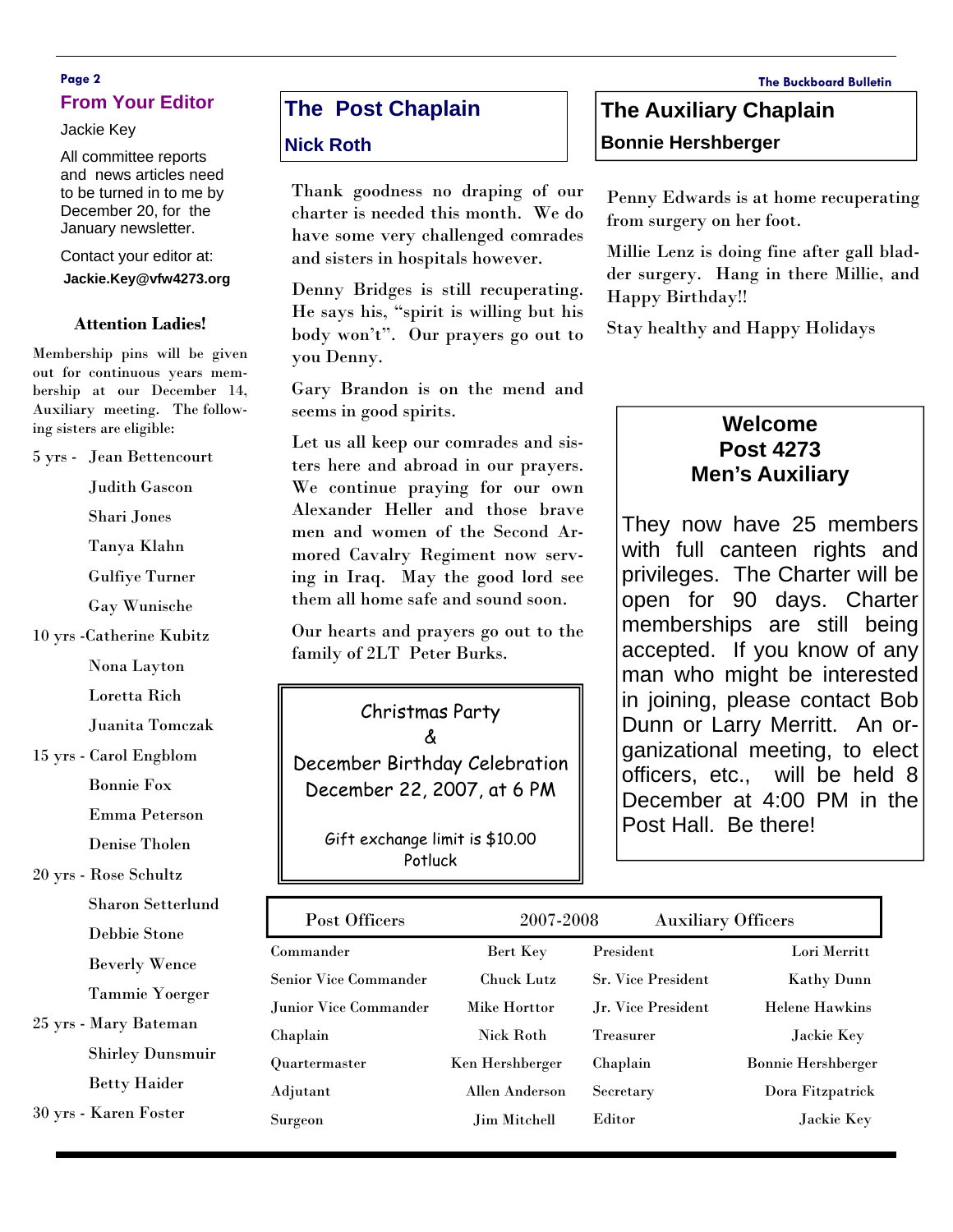# **From the Sandbox:**

**It's been a while since I sent out an update to all of you. First off, I hope this email finds you all well and may many blessings bestowed upon you and your family during this Thanksgiving Holiday. I hope you all get to enjoy the holidays with those you love.** 

**I have a great group of soldiers and NCO's that get the job done day in and day out. You would be proud to see them in action!** 

**We have accomplished numerous combat patrols, raids, security and escort missions as well as serving as the Squadron and Brigade Quick Reaction Force. I even got to do a clearing operation that required me to get on a rubber patrol boat with a wingman and clear a floating barge on the Tigris River. It was exhilarating and not something everybody can say they have done. Unfortunately, the operations here in Baghdad have already claimed the lives of 10 soldiers in the Regiment and over 20 wounded. Last week we lost 2Lt Peter Burks, who was the new platoon leader for our Mortar/FIST platoon. His vehicle was hit with a multi-array explosive device and he died of wounds within minutes of arriving at the combat hospital. His death was a great loss to our Troop, and a grim reminder that no matter what sector you are in, you are never completely safe. We will soldier on, and continue with our mission and honor his service and sacrifice. I ask that you keep his mother and father and his fiancé in your prayers.** 

**Tomorrow is Thanksgiving, and the Camp Prosperity Dining Facility will surely put on a magnificent feast. My platoon is lucky enough to be able to partake in the feast before we have to get back to work; the bad guys are always waiting. I would like to whish you all a Happy Thanksgiving and hope it is a fruitful one for you and yours. I am very thankful to be able to serve my country and I am most thankful for my family, without whom I would only be half the man I am. Nickie and Austin are my joy in life, and I can't wait to be home to hold them once again. I am also thankful for my extended family and friends, and their continued support of our family and our soldiers. I hope that all of you are well, and I will drop a line again soon. Take care. Sergeant First Class Alex Heller** 

# **CANTEEN CORNER Lori Merritt**

**There is always something going on at the Post so stop by and join in on the fun. See you at the Post!** 

**Monday Night Football** 

**Wednesday Night Dealers' Choice Poker** 

**Thursday is movie night** 

**Breakfast/BINGO's twice a month, check your calendar for dates and times. BINGO every Sunday opened to the public at 1:00 pm** 

**Post/Auxiliary Birthday Party each month** 

**In December we will also have a Potluck Christmas Party. There will be a \$10 limit gift exchange for those who wish to participate** 

**Many Thanks to:** 

- **Gene and Elaine Hourling and Jim Hooley for their generous donations to the Bake and Sew Ladies.**
- **Clyde Wentworth, Rich Spitzengel, and Jim Mitchell for helping cook the Breakfasts.**
- **Brenda Truesdale for preparing the Thanksgiving Day Meal.**
- **The Bake and Sew Ladies are a wonderful group of ladies. The Sewing Ladies send beautiful quilts to the Veterans Hospital every week. The Sewers are Dee Steffl, Jewell Lamb and Ruby Watts. The Bakers also send cookies to the Veterans hospital and overseas. They sent cookies to Iraq twice in November. They received a very touching letter of thanks from Alex Heller and also a great picture of them as they took their first bite of cookies from Sandy. The Bakers include Ruthie Jackson, Millie Lenz, Louis Leavitt, Mary Bateman, Helen Lamke, Jean Bettencourt, Voriece Blair and Kit Spitzengel. Thank you Ladies for all that you do to help raise the morale of our Veterans.**

#### MANY THANKS

I would like to thank Tim Wilson, Kris Engblom and Bert Key for building me a very nice wheel chair ramp at my home. It has helped me get in and out of my house more easily. Thank you, Penny Edwards